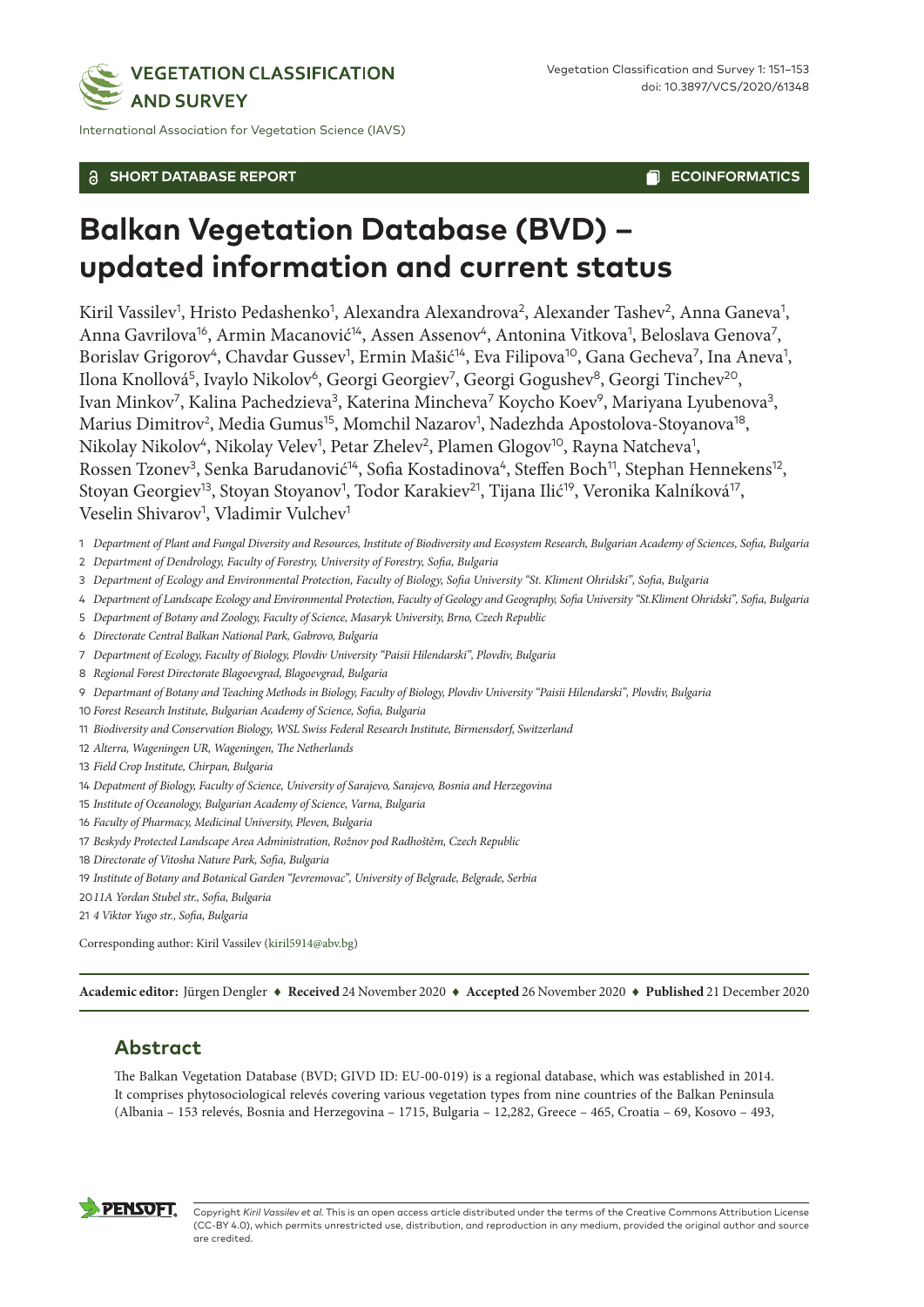Montenegro – 440, North Macedonia – 13 and Serbia – 2677). Currently, it contains 18,306 relevés (compared to 9.580 in 2016), and most of them (82.8%) are geo-referenced. The database includes both digitized relevés from the literature (65.6%) and unpublished data (34.5%). Plot size is available for 84.7% of all relevés. During the last four years some "header data information" was improved e.g. elevation (now available for 83.4% of all relevés), aspect (67.7%), slope (66%), total cover of vegetation (54.3%), cover of tree, shrub, herb, bryophyte and lichen layers (27.1%, 20.1%, 40.2%, 11.5% and 2.1%), respectively. Data access is either semi-restricted (65.6%) or restricted (34.4%). Most relevés (84.6%) are classified to syntaxa of different levels. The database has been used for numerous studies with various objectives from floristic, vegetation and habitat-related topics, to macroecological studies at the local, regional, national, continental and global levels. During the last four years, BVD data were requested from 111 different projects via the EVA and sPlot databases.

#### **Keywords**

Balkan Peninsula, Balkan vegetation, conservation, TURBOVEG, vegetation plot, vegetation classification

# **GIVD Fact Sheet**

| GIVD Database ID: EU-00-019                                                                                                                                                                                                                                                                                                                                                                                                                                                                                                                                                                                                                                                                                                                                                                                                                    |                                                               |                                   | Last update: 2020-11-24             |
|------------------------------------------------------------------------------------------------------------------------------------------------------------------------------------------------------------------------------------------------------------------------------------------------------------------------------------------------------------------------------------------------------------------------------------------------------------------------------------------------------------------------------------------------------------------------------------------------------------------------------------------------------------------------------------------------------------------------------------------------------------------------------------------------------------------------------------------------|---------------------------------------------------------------|-----------------------------------|-------------------------------------|
| Web address:<br><b>Balkan Vegetation Database</b>                                                                                                                                                                                                                                                                                                                                                                                                                                                                                                                                                                                                                                                                                                                                                                                              |                                                               |                                   |                                     |
| Database manager(s): Kiril Vassilev (kiril5914@abv.bg); Hristo Pedashenko (hristo_pedashenko@yahoo.com)                                                                                                                                                                                                                                                                                                                                                                                                                                                                                                                                                                                                                                                                                                                                        |                                                               |                                   |                                     |
| <b>Owner:</b> Kiril Vassilev, Hristo Pedashenko, Alexandra Alexandrova, Alexander Tashev, Anna Ganeva, Anna Gavrilova, Armin Macanović, Assen<br>Assenov, Antonina Vitkova, Beloslava Genova, Borislav Grigorov, Chavdar Gussev, Ermin Mašić, Eva Filipova, Ganna Gecheva, Ina Aneva, Ilona<br>Knollová, Ivaylo Nikolov, Georgi Georgiev, Georgi Gogushev, Georgi Tinchev, Ivan Minkov, Kalina Pachedzieva, Katerina Mincheva, Koycho Koev,<br>Mariyana Lubenova, Marius Dimitrov, Media Gumus, Momchil Nazarov, Nadezhda Apostolova-Stoyanova, Nikolay Nikolov, Nikolay Velev, Petar<br>Zhelev, Plamen Glogov, Rayna Natcheva, Rossen Tzonev, Senka Barudanović, Sofia Kostadinova, Steffen Boch, Stephan Hennekens, Stoyan<br>Georgiev, Stoyan Stoyanov, Todor Karakiev, Tijana Ilić, Veronika Kalníková, Veselin Shivarov, Vladimir Vulchev |                                                               |                                   |                                     |
| Scope: Balkan Vegetation Database includes 18,306 relevés i.e. all vegetation types are considered, except the dry grasslands (which are in the<br>Balkan Dry Grassland Database) from 9 Balkan countries (Albania – 153 relevés, Bosnia and Herzegovina - 1715, Bulgaria – 12,282, Greece –<br>465, Croatia – 69, Kosovo - 493, Montenegro – 440, North Macedonia – 13 and Serbia - 2677).                                                                                                                                                                                                                                                                                                                                                                                                                                                    |                                                               |                                   |                                     |
| Abstract:                                                                                                                                                                                                                                                                                                                                                                                                                                                                                                                                                                                                                                                                                                                                                                                                                                      |                                                               |                                   |                                     |
| <b>Availability:</b> according to a specific agreement                                                                                                                                                                                                                                                                                                                                                                                                                                                                                                                                                                                                                                                                                                                                                                                         |                                                               | Online upload: yes                | Online search: yes                  |
| Database format(s): TURBOVEG                                                                                                                                                                                                                                                                                                                                                                                                                                                                                                                                                                                                                                                                                                                                                                                                                   |                                                               | <b>Export format(s): TURBOVEG</b> |                                     |
| <b>Plot type(s): normal plots</b>                                                                                                                                                                                                                                                                                                                                                                                                                                                                                                                                                                                                                                                                                                                                                                                                              |                                                               | Plot-size range: 0.2 to 8000      |                                     |
| Non-overlapping plots:<br>18307                                                                                                                                                                                                                                                                                                                                                                                                                                                                                                                                                                                                                                                                                                                                                                                                                | <b>Estimate of existing plots:</b><br>18307                   | Completeness:<br>100%             | Status:<br>completed and continuing |
| Total no. of plot observations:<br>18307                                                                                                                                                                                                                                                                                                                                                                                                                                                                                                                                                                                                                                                                                                                                                                                                       | Number of sources (biblioreferences, data collectors):<br>340 |                                   | Valid taxa:<br>09573                |
| Countries (%): BG: 67.09; RS: 14.62; KO: 2.69; ME: 2.40; AL: 0.84; BA: 9.37; GR: 2.54; HR: 0.38; MK: 0.07                                                                                                                                                                                                                                                                                                                                                                                                                                                                                                                                                                                                                                                                                                                                      |                                                               |                                   |                                     |
| Formations: Forest: 29% // Non Forest: 71% = Aquatic: 4%; Terrestrial: 66%                                                                                                                                                                                                                                                                                                                                                                                                                                                                                                                                                                                                                                                                                                                                                                     |                                                               |                                   |                                     |
| Guilds: all vascular plants: 100%; bryophytes (terricolous or aquatic): 16%; lichens (terricolous or aquatic): 7%                                                                                                                                                                                                                                                                                                                                                                                                                                                                                                                                                                                                                                                                                                                              |                                                               |                                   |                                     |
| Environmental data (%): altitude: 83.4; slope aspect: 67.7; slope inclination: 66; other soil attributes: 0.6; soil pH: 0.02; land use categories:<br>11.21; soil depth: 17                                                                                                                                                                                                                                                                                                                                                                                                                                                                                                                                                                                                                                                                    |                                                               |                                   |                                     |
| Performance measure(s): presence/absence only: 0%; cover: 100%; number of individuals: 0%; measurements like diameter or height of trees:<br>10.19%; biomass: 0%; other: 0%                                                                                                                                                                                                                                                                                                                                                                                                                                                                                                                                                                                                                                                                    |                                                               |                                   |                                     |
| Geographic localisation: GPS coordinates (precision 25 m or less): 22.71%; point coordinates less precise than GPS, up to 1 km: 4.03%; small<br>grid (not coarser than 10 km): 41.31%; political units or only on a coarser scale (above 10 km): 14.75%                                                                                                                                                                                                                                                                                                                                                                                                                                                                                                                                                                                        |                                                               |                                   |                                     |
| Sampling periods: before 1920: 0.01%; 1920-1929: 0.58%; 1930-1939: 0.32%; 1940-1949: 2.16%; 1950-1959: 14.91%; 1960-1969: 8.20%;<br>1970-1979: 7.22%; 1980-1989: 6.43%; 1990-1999: 14.29%; 2000-2009: 14.87%; 2010-2019: 27.15%; unknown: 3.86%                                                                                                                                                                                                                                                                                                                                                                                                                                                                                                                                                                                                |                                                               |                                   |                                     |

*Information as of 2020-11-24 further details and future updates available from http://www.givd.info/ID/EU-00-019* 

# **Acknowledgements**

Development of the Balkan Vegetation Database was supported by IAVS, EVS and EDGG in 2016-2018, the National Scientific Program "Young scientists and Postdoctoral students" (contracts No. 22-0078/22.04.2019 and DCM 577/17.08.2018), the National Science Fund (contract DCOST 01/7/19.10.2018) and the bilateral project "Study of ruderal flora and vegetation on the territory of Bulgaria and Romania".